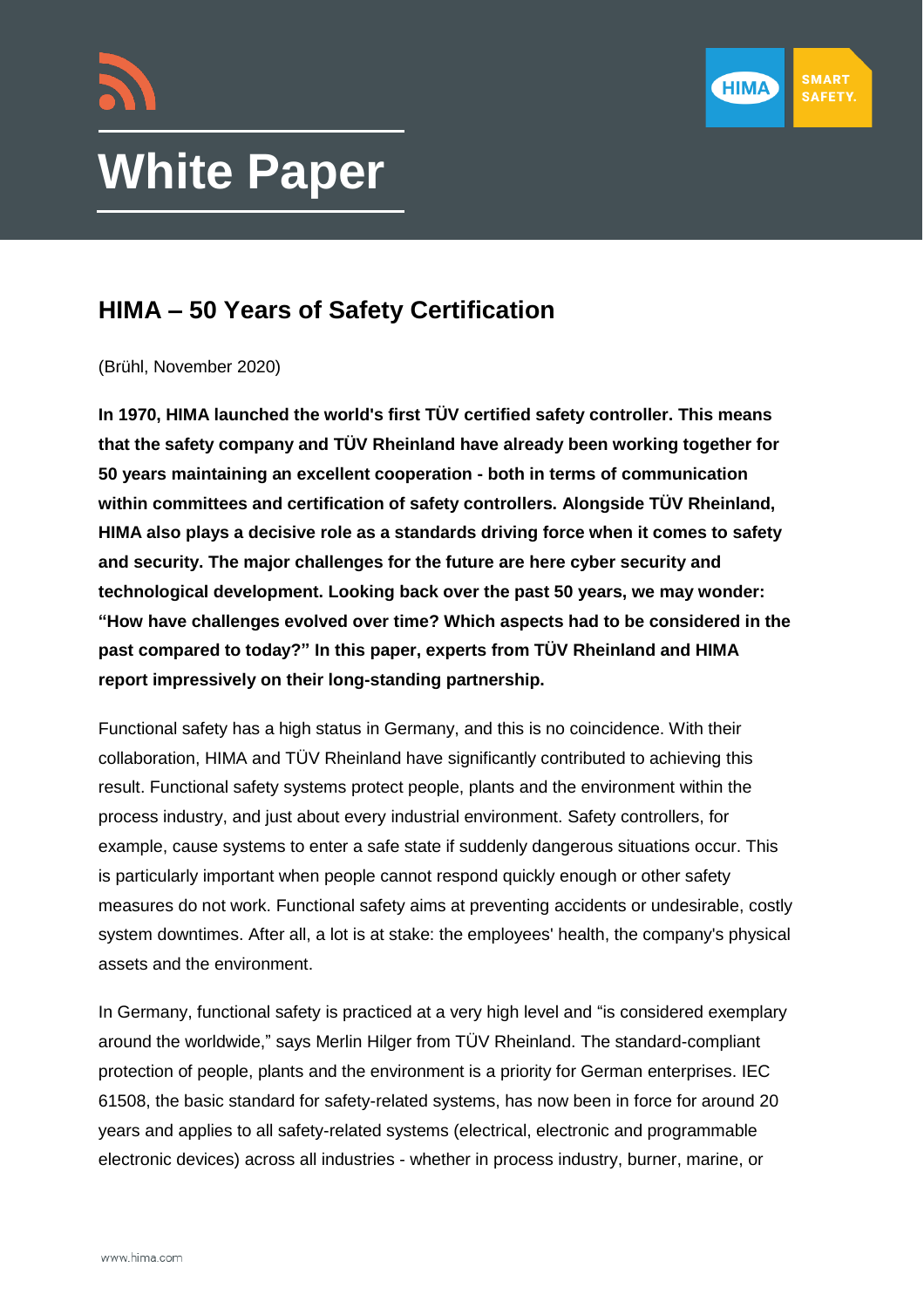railway applications. "It prescribes a very high level of safety" states Hilger. Further enhancements to this basic standard have been achieved with the last amendments 10 years ago. Boris Betz from HIMA shares this view: "In Germany, we operate at a very high level in terms of functional safety. However, there is no upper limit, and it is also a challenge to keep standard-compliant products on the market for a long time. In development, we have to observe about 150 standards altogether."

Hilger explains that, as a result, people in Germany can rely on safety in their workplaces, and it is unsurprising that countries with less advanced functional safety levels are recognizing these advantages and will now follow suit in a significant manner. Former TÜV officer Heinz Gall adds that the perception of risk is also a key concern, noting that "personal safety is certainly a top priority in Germany".

TÜV experts such as Heinz Gall, Jana Klaes and Merlin Hilger emphasize that fortunately, in their careers to date, no serious accidents or catastrophes have occurred that might have acted as additional drivers for standardization in functional safety. Things can be quite different, however, as the disaster of the Piper Alpha oil platform in 1988 clearly demonstrates. In response to this major incident, in which 167 people lost their lives, Health, Safety and Environment (HSE) management systems were developed to prevent these catastrophes from occurring in the future. According to Jana Klaes from TÜV Rheinland, the fact that functional safety is so important in Germany has a lot to do with the corporate sense of responsibility, which goes beyond the safety and protection of industrial plants. "Nor does anyone want to hit the headlines when people or the environment are harmed", so the TÜV expert.

#### **Cooperation between HIMA and TÜV Rheinland - then and now**

The cooperation between HIMA and TÜV Rheinland is a proven success story. In order to conduct tests, TÜV Rheinland is accredited by the German accreditation body. The procedures and processes required to perform certification testing are strictly regulated. "This also covers the documentation of the various test steps. In this respect, far more regulations apply today than in the past", says Hilger.

At HIMA, TÜV Rheinland is mainly involved in change testing, which are conducted during further developments and maintenance of proven safety controllers. Tests within the scope of product maintenance usually require much less time than testing of completely new product developments. "That said, also the time required for product maintenance testing always depends on which type of change has been performed", so Hilger.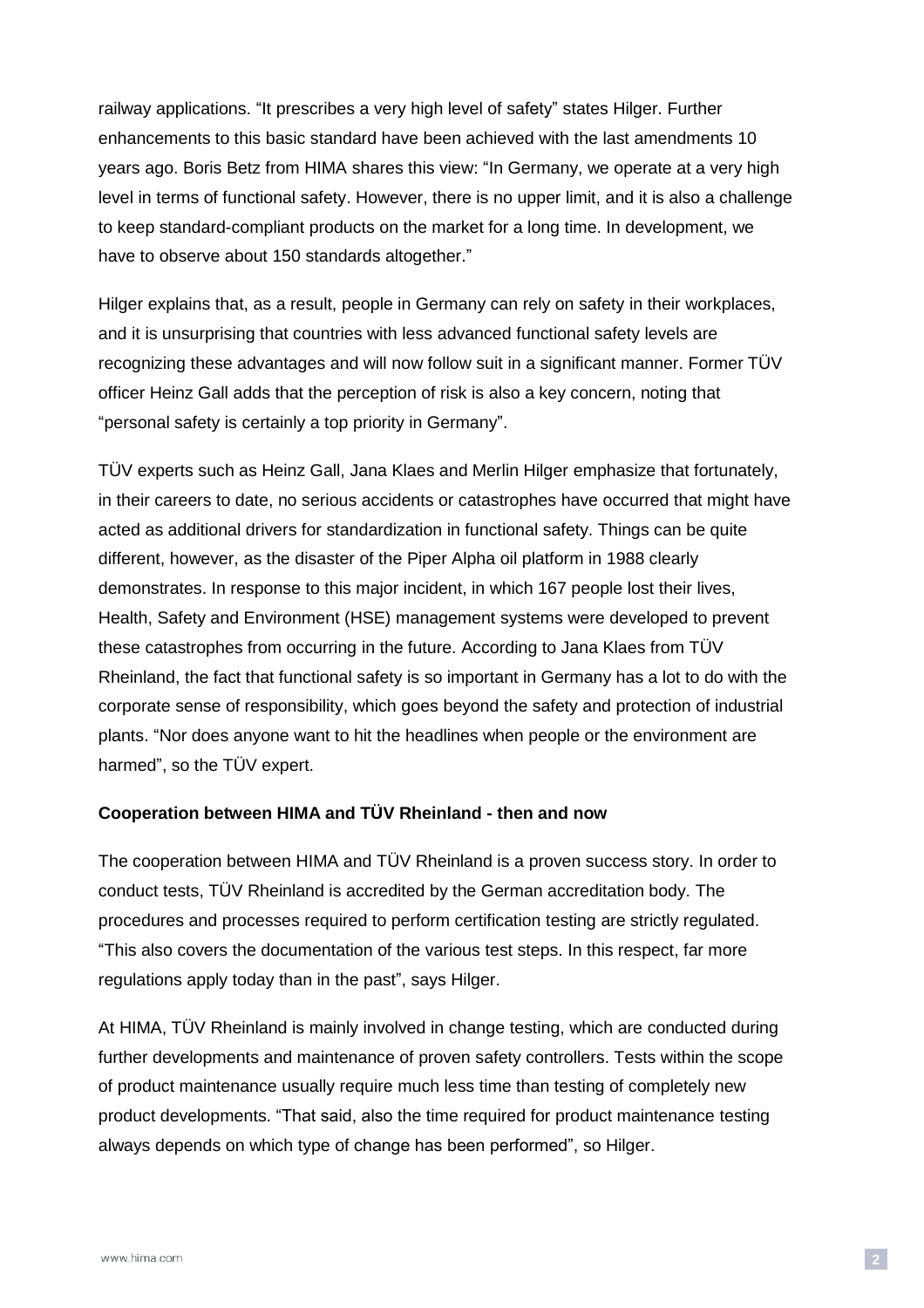Boris Betz from HIMA adds that because HIMA's safety controllers have extremely long product lifetimes, modernization and mandatory recertifications are recurring issues related to product maintenance. This includes, of course, submission of all relevant documentation. In the past, this was done by sending manageable quantities of paper documents by mail. Today, data transfer at HIMA is completely digital – but there are also considerably differences in the amount of data. When recertifying existing HIMA solutions, only few megabytes of data need to be transferred to inspection bodies such as TÜV Rheinland. In contrast, new developments and in particular software components involve extremely high data volumes. 20 to 30 gigabytes of documentation and data are achieved very quickly.

With tools and processors becoming ever more powerful, one would think that the overall processes may be accelerated as well. Hilger points out that although the idea that better tools mean less effort seems rather obvious, the reality is different. "The reason is the increasing complexity, which may also result in higher personnel, coordination and time efforts required for new products. In the past, teams were often smaller than today. Back then, just a few people were involved in testing. In today's (online) meetings, far more specialists must be consulted on the customer's side", notes Hilger. The proportion of service functions that are not developed in-house by the manufacturer, but outsourced to external partners, is on the rise. This also leads to higher testing and personnel costs.

The TÜV Rheinland performs test and certifications for both new product developments and recertification of existing safety controllers. The solid relationship that TÜV Rheinland and HIMA have maintained over the last five decades has built up an important fundamental trust that benefits the professional work of the experts on both sides. "Based on our longlasting cooperation, we know how work is done at HIMA," remarks Jana Klaes. This can be seen, for example, in the document review that TÜV Rheinland performs at HIMA. Thanks to the accurate and diligent work at HIMA, deviations from the standard are seldom. Gall also recalls the excellent cooperation between HIMA and TÜV Rheinland in the past certification work.

For new products, TÜV Rheinland is already involved in the concept phase. As the focus of functional safety is on failure avoidance, it is important to address any potential faults or errors that may occur at the beginning of the product's development. TÜV Rheinland covers this aspect during the concept inspection phase, where the TÜV provides the manufacturer with their assessment of the measures implemented to avoid and control failures: Are the planned safety measures appropriate for this type of project? Another factor is the complexity of the product, which determines when TÜV Rheinland will be involved again by the manufacturer. For example, a safety controller has a significantly longer development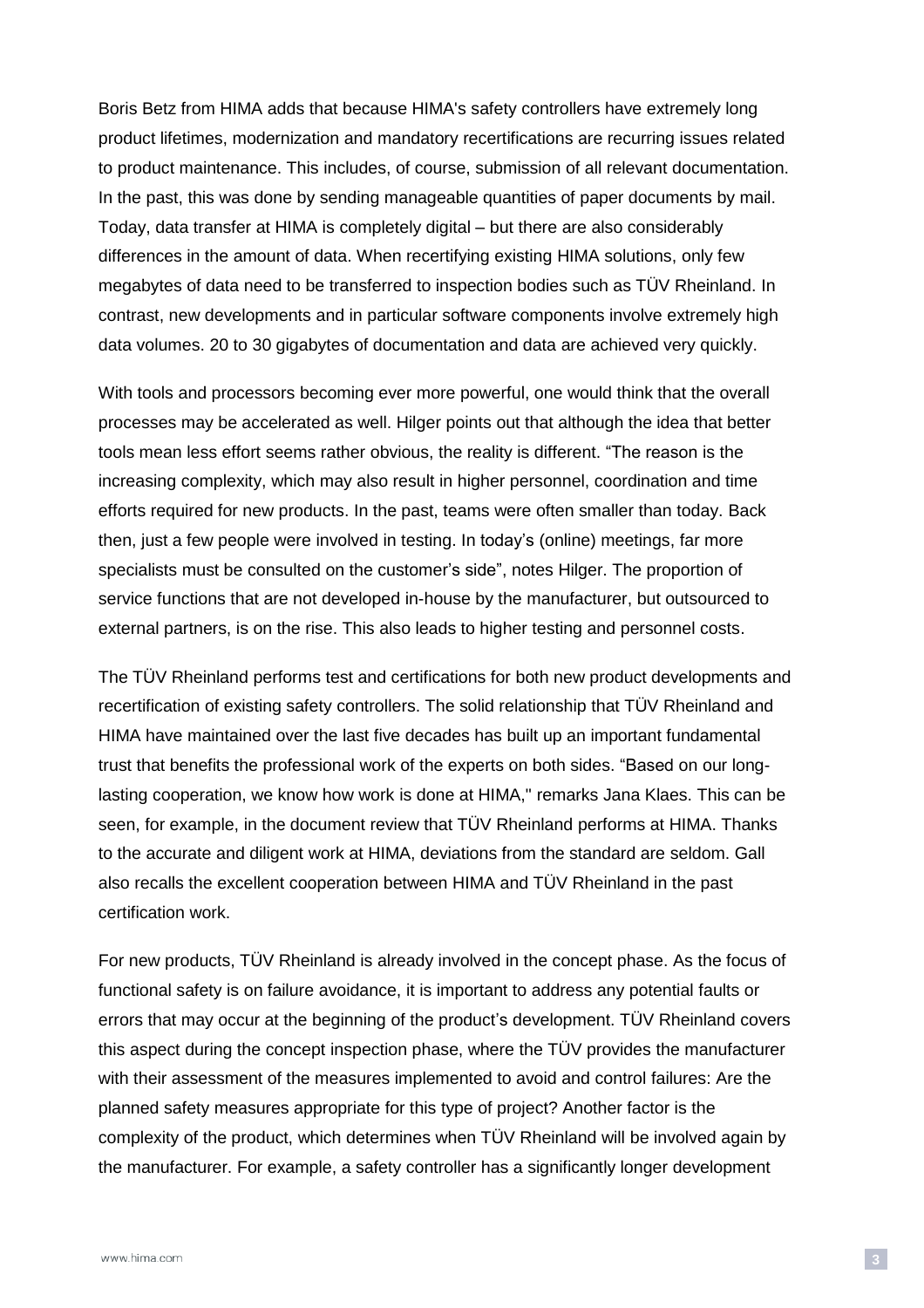time than a safety sensor. The duration of an overall test can take three months to several years, whereby the specialists from TÜV Rheinland usually guide their customers from start to completion. Towards the end, "paper-based" work increases sharply: At this point, test reports, design specifications and other documents are first analyzed and checked to see whether planning and implementation comply with the applicable standards.

Together with the customer, TÜV Rheinland then performs so-called fault injection tests with respect to functional safety, which may take several days. The tests are intended to verify the failure avoidance measures planned during the concept phase by intentionally induced faults. In this respect, for example, a safety controller is expected to respond safely and standard-compliant during the fault injection tests.

On the side of HIMA, Boris Betz has been involved in the certification process with TÜV Rheinland since 2014 and emphasizes the excellent cooperation with the inspection body during the development phase. "On both sides, we have a good feeling on as to when we should start working together on an upcoming certification or recertification". An immense advantage is that HIMA has a fixed core group of contact persons at TÜV Rheinland, which makes many things easier: "The TÜV experts are always excellent in the subject field, and if something is to be clarified, it is usually solved directly, quickly and efficiently".

In his current position, Merlin Hilger is enjoying a "very positive, constructive and professional teamwork with HIMA in a wide spectrum of areas". These include the planning and implementation of joint training courses, change testing for existing HIMA solutions or testing of new, smart safety solutions that complement the current HIMA portfolio. TÜV Rheinland also certifies the functional safety management system at HIMA.

"New product developments such as HIQuad X or the HIMax are likely to take five to eight years at HIMA," Betz explains. For HIMA as a manufacturer, involving TÜV Rheinland as a notified body for new product developments from the very beginning also means to minimize the economic risk potential. "Irrespective of the experience gained, it makes no sense to simply build something new, if there are significant concerns with respect to the Machinery Directive. This is why a regular exchange with the TÜV during the development process is of utmost importance for us". Of course, there are always last-minute questions from the testers immediately before certification - but everything is done in a positive and constructive manner, remarks Betz. The high level of competence of all the HIMA experts involved not only contributes to the high quality and high level of co-operation, but it also makes sure there is the required level of fun at work, explains Hilger. "Certifications are always the result of a tremendous amount of work that a whole team of HIMA employees has accomplished over long periods of time", concludes Betz.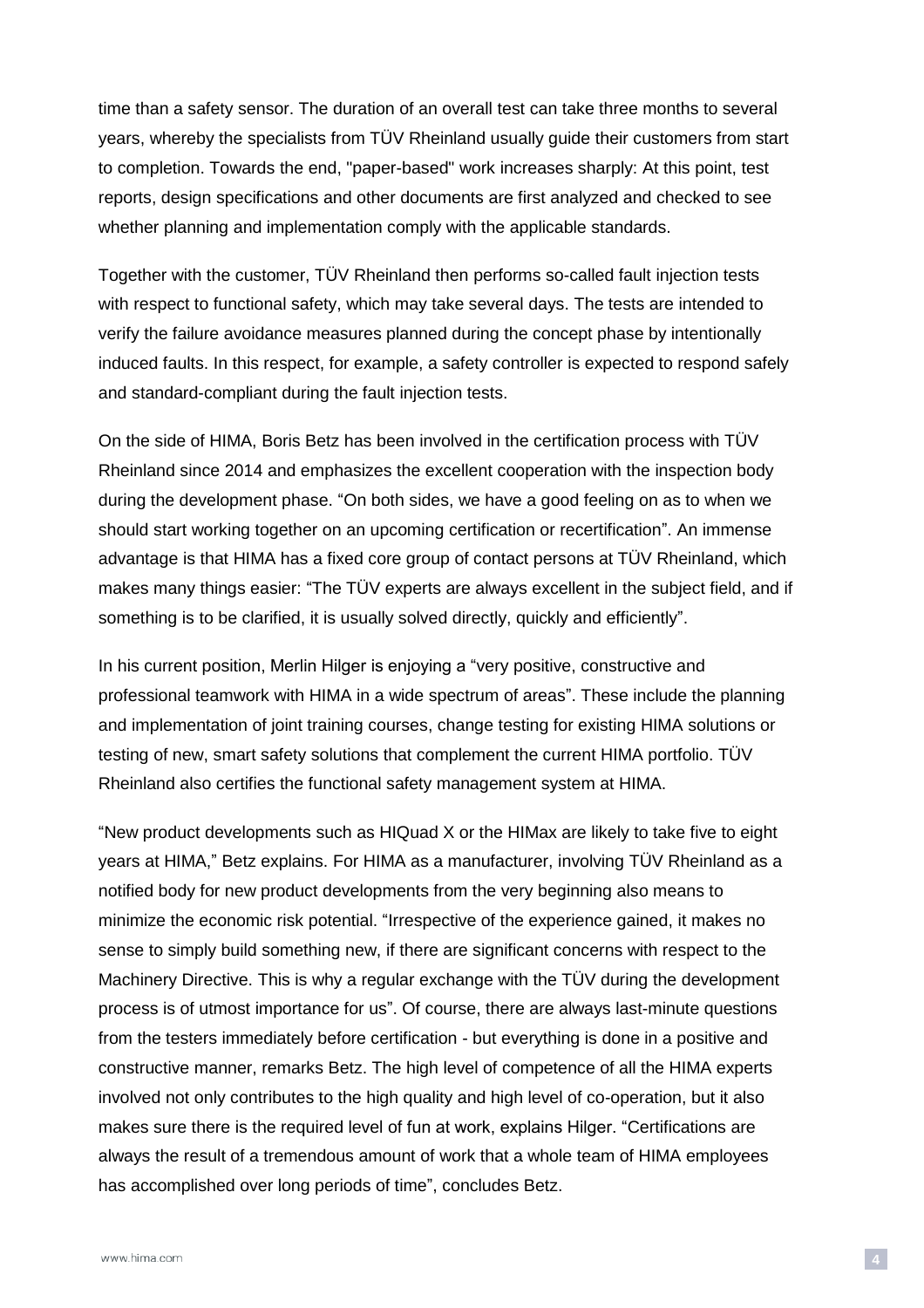#### **In the beginning there was the single fault consideration**

Today's high level of functional safety was preceded by decades of development efforts on the standards applicable today. From the 1970s to the 1980s, work was mainly done with low-complexity and at the same time hard-wired technology, which was certified by TÜV Rheinland. At that time, various techniques based on a deterministic approach existed and there were no classifications regarding safety classes or safety integrity levels (SIL). Accordingly, no risk assessments were performed, but just calculations of failures and failure rates, and not in terms of failure probability, explains Gall. Starting in the 1980s, the focus shifted first to programmable technology and then increasingly to microcomputers.

"The deterministic approach used in the past relied on single fault analysis, which is no longer an option today," says Gall. "We could look at individual parts and components and determine what would happen if a failure were to occur there." This FMEA (Failure Mode and Effects Analysis) was always performed at component level. The question was: What would be the response to this single fault in the output signal? The standards to be observed were application-specific: Is the component still safe with respect to the application? Gall recalls: "If the application was still safe despite the fault, we add another fault - up to three faults in combination were considered".

The application could be anything, from presses to elevators, i.e., any kind of machine. To ensure that the technology was functioning safely, the primary concern was always to analyze the failure and contain the faults by implementing the measures described in the standards. Dynamic systems came then into use in the 1980s: "Everything seems to be fine as long as a dynamic signal was sent from a unit under consideration", says Gall. "The circuits were designed such that faults in individual components caused all dynamics to be lost. This allowed us to determine whether the application was still operating safely - or not."

Microcomputers eventually changed many things. In 1984 a research project dealing with microcomputers in safety technology was published by TÜV Rheinland and TÜV Bayern. For the first time, five safety classes were defined in the standards applicable at the time and failure counting was used in the approach. These safety classes, however, cannot be compared with today's SILs. "We looked at fault models in integrated circuits and also discussed potential redundancies and diagnostic measures, e.g., for CPU, RAM and ROM," explains Gall retrospectively. "The guide, though, did not yet address the probability of failure and risk considerations. Instead, the attention was directed for the first time to programmable technology in the context of safety-relevant applications".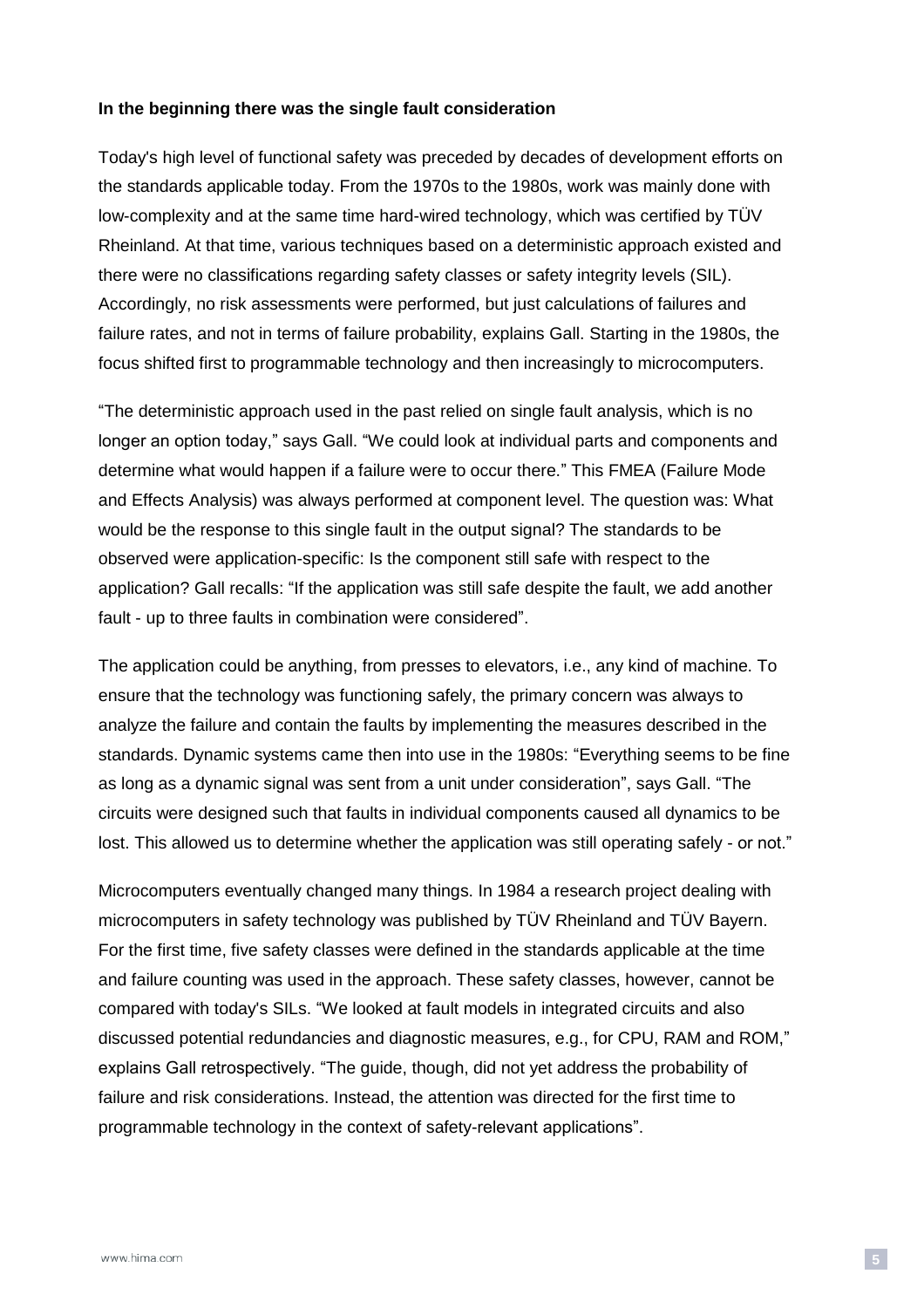In mid 1980s, after the guide's publication, standardization activities in Germany began to intensify significantly. "In the DIN standards, hazards and risk classes were defined whereby the probabilities were still missing," recalls Gall. Individual standards in the field of combustion technology, for instance, described the use of programmable technology. "Finally, the two German standards DIN V 19250 and DIN V VDE 0801 for safety with computer technology were published at the end of the 1980s."

If we have a look at the German pre-standard DIN V 19250, we can see that requirement classes (RC) were used at that time, which correspond to today's SIL levels defined in IEC 61508 or IEC 61511. The IEC standards were published in the early 1990s and adopted essential parts of the German standards. "They now also included the probability of failure and methods for risk reduction," explains Gall. "The necessary risk reduction was determined based on the calculated extent and likelihood of failures and was then described by the SILs," continues Gall.

"If risks were to be reduced, we had to implement measures intended to contain and avoid spurious and systematic faults - and that already during a product's or solution's development. The objective was now to design faultless systems", says Gall. By applying appropriate diagnostic procedures, we were then able to determine the probability of failure. These concepts were basically defined in IEC 61508, which, together with IEC 61511, served as the basic functional safety standard for a wide range of application standards.

Another important point is the development of a structured safety management system. Again, there were initially neither standards nor any official procedure to which users or manufacturers had to conform. Gall looks back: "Of course, there were quality assurance measures in every company, but these depended more on the people than on the system. No structured safety management like the one we have today – which is followed throughout the company and all employees working in development can refer to – existed back then."

Over the decades, the mindset has changed: "The deterministic approach, which considers single faults in components, moved to the analysis of the probability of failure and risk reduction in highly complex systems," says Gall summarizing the development. "The complexity that exists today makes it impossible to test with the same methods of the past, just more extensively. That has simply become too expensive."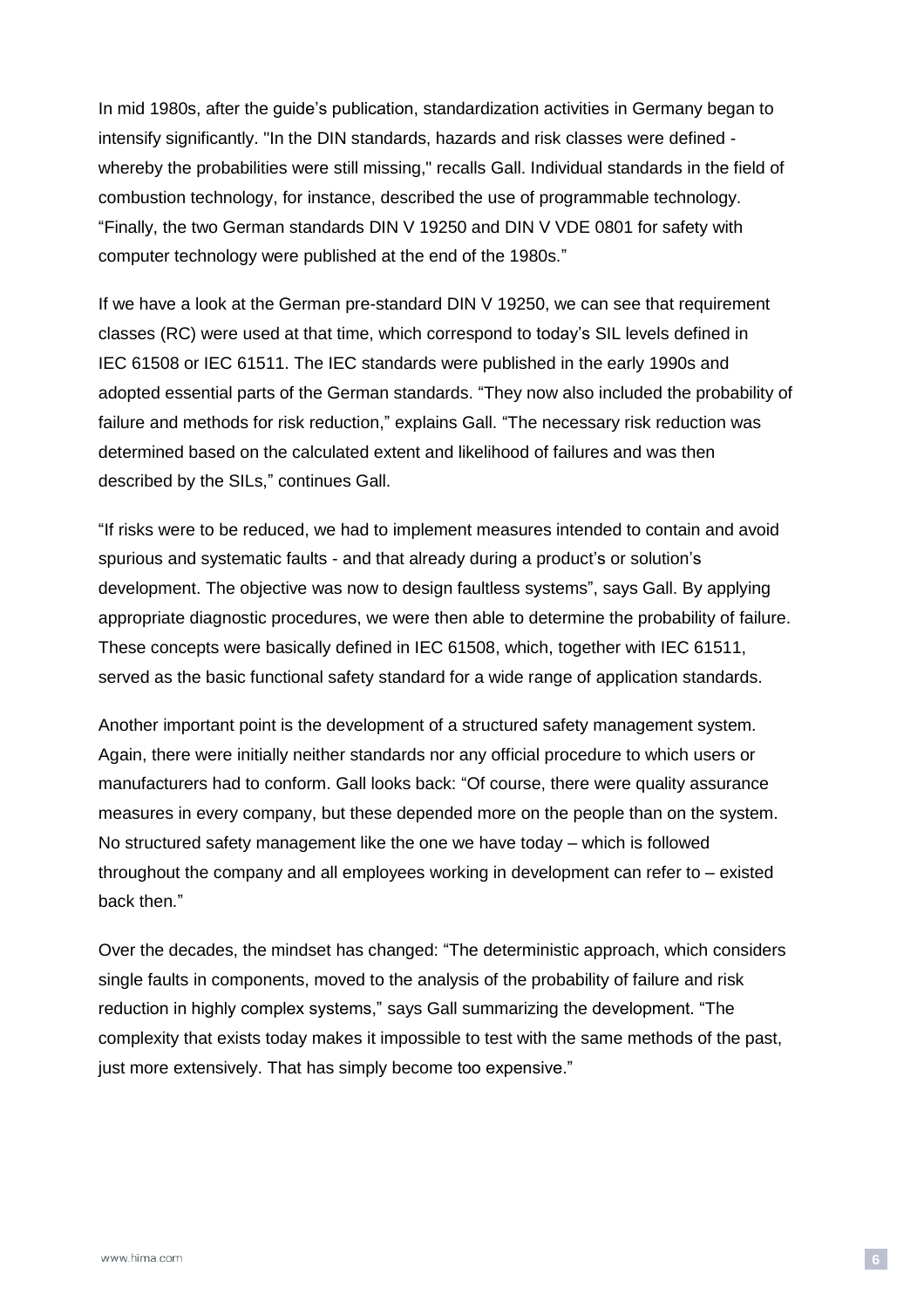#### **HIMA and TÜV Rheinland - crucial contributors to the world of standards**

The standards were discussed and jointly developed by the parties participating in the standardization committees. As of 1984/85, Heinz Gall was active in the committee explicitly dealing with functional safety with one or two HIMA representatives. Each party offered their own perspectives and expertise: TÜV Rheinland the viewpoint of the inspection body and HIMA the expertise as a manufacturer of safety controllers. Gall explains: "The committees were staffed by representatives of the various TÜV units as well as experts from the industry, associations, institutes of the professional bodies and academic institutions. The standardization committees have always maintained a sound, close and interactive cooperation with HIMA's experts over the decades", recalls Gall. From the point of view of HIMA's testing specialist Betz, it is also essential that manufacturers introduce and discuss the industry's insights to the standardization committees. "Particularly when standards are being drafted, these are indeed very dynamic processes involving a great deal of discussion and coordination," says Betz.

A good historical example of the successful interactive partnership is the development of standards for furnaces such as the VDE 0116, which was early on dealing with computer technology and has meanwhile become DIN EN 50156. The relationship between TÜV Rheinland and HIMA also continued with IEC 61508 and IEC 61511. "In particular, with the three standards - VDE 0116 for furnaces, IEC 61508 as the basic functional safety standard and IEC 61511 for the process industry on the user side - I have been working in person with HIMA engineers for years," concludes Gall.

In Europe, the EU defines the directives that eventually result in the standards. "Safety in Europe must always be based on the state-of-the-art," says Gall. According to Hilger, the standards committees must seek a reasonable balance in order to establish a framework, especially for basic standards such as IEC 61508, which is not only currently valid, but will remain so for years to come. Here, too, the rapidly developing technologies are the reason why the standards could not keep pace with them. Hilger explains: "This is also why standards such as IEC 61508 do not go into technical details, but rather describe procedures from which one can also derive how to deal with new technologies." A good example of this is multicore technology in processors to which the procedures of the standard are applicable and therefore have to be used. Multicore processors are extremely powerful because their cores run in parallel. In addition to the increased performance, this also results in new fault patterns that a processor with only one core does not have. "As functional safety is about controlling failures, the fault patterns of multicore processors are a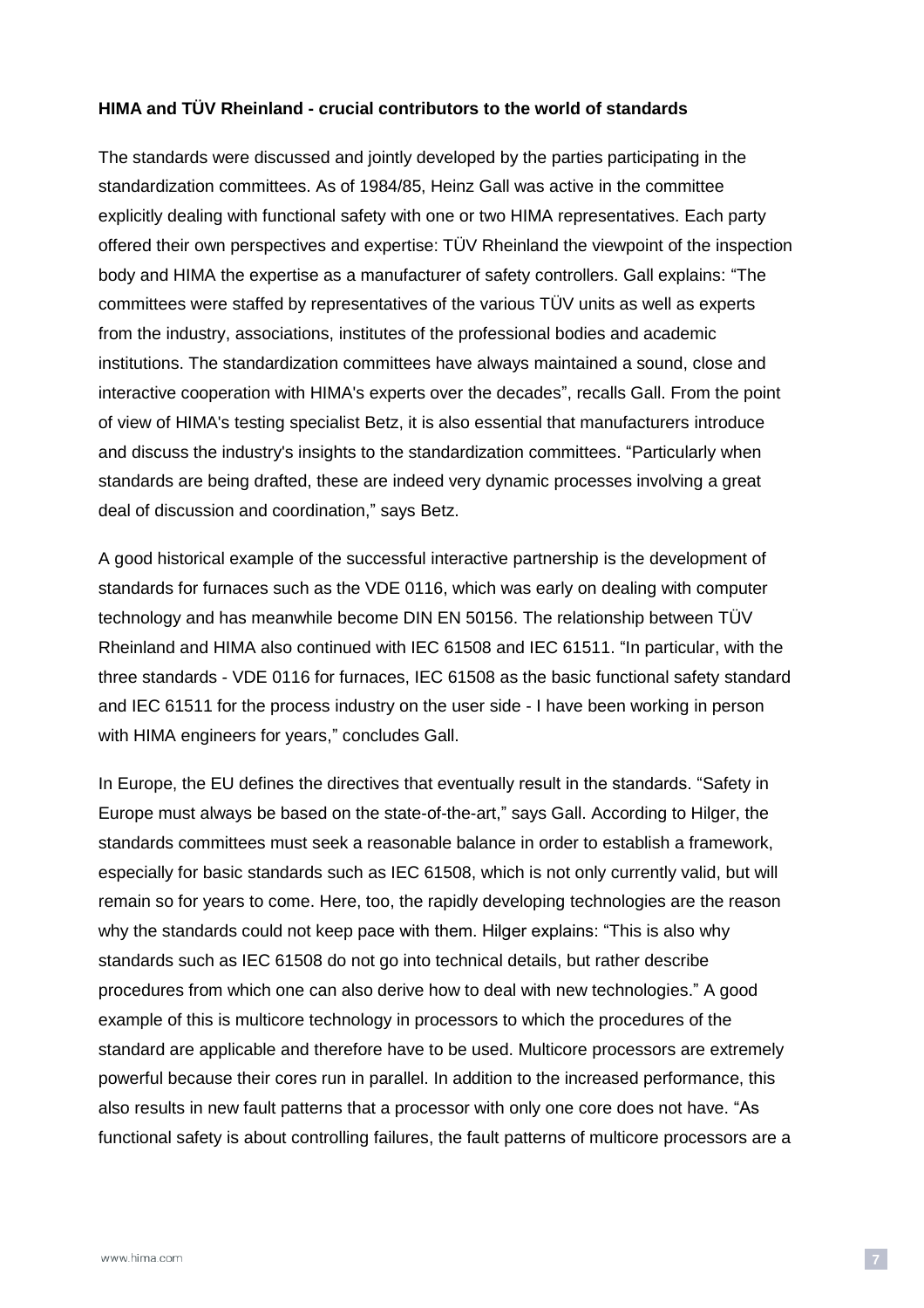challenge," explains Hilger. "Here it is necessary to adapt the standards to the reality of the new fault patterns".

"We already feel that the number of standards to be taken into account in a test is increasing, but this is not necessarily due to the legal requirements or the standards themselves. Rather, it is due to the pace of technological development. One product should cover as many markets and applications as possible. In the case of HIMA, its controllers are not only suitable for the process industry, but also for other areas, such as railway applications, machine safety and the offshore industry," explains Hilger.

For Betz, the standards have increased both in terms of quality and quantity: "When HIMA started to certify its safety controllers, there were nothing more than a few standards. Today, everything is defined and documented in much more detail. From HIMA's point of view, the standards must be adapted to keep pace with technological developments". "Ideally, the standards should reflect the actual technological conditions. This is one of HIMA's concerns as a manufacturer, and that's why we see our role here as a standards driving force. Standardization and the further development of standards are dialogical processes, which is why the parties involved should present a good argumentation and substantiation beforehand to have a chance of success in the ensuing standards discussion."

Due to the variable fields of application of modern products, they must also comply with a growing number of standards. "This increase in standards is therefore also manufacturerdriven", concludes Hilger. Different standards are used for these different areas, but all of them are based on the same basic standard. "Here the standardization committees have contributed their thoughts, so that we are still able to cope with this at all," Hilger says.

#### **The challenges of technology development and cyber security**

From a technological perspective, a lot has changed over the decades. "In the past, technology was completely hard-wired, partly based on relays. Software that can be found everywhere today was hardly available," explains Betz. "The individual processors are smaller and also much more powerful than before. However, the modern safety controllers as a whole have not become smaller, which is mainly due to the increased complexity. This must be mapped in both the software and the hardware."

The safety controllers cover more applications and functions. As a result, functional safety is facing growing challenges as well.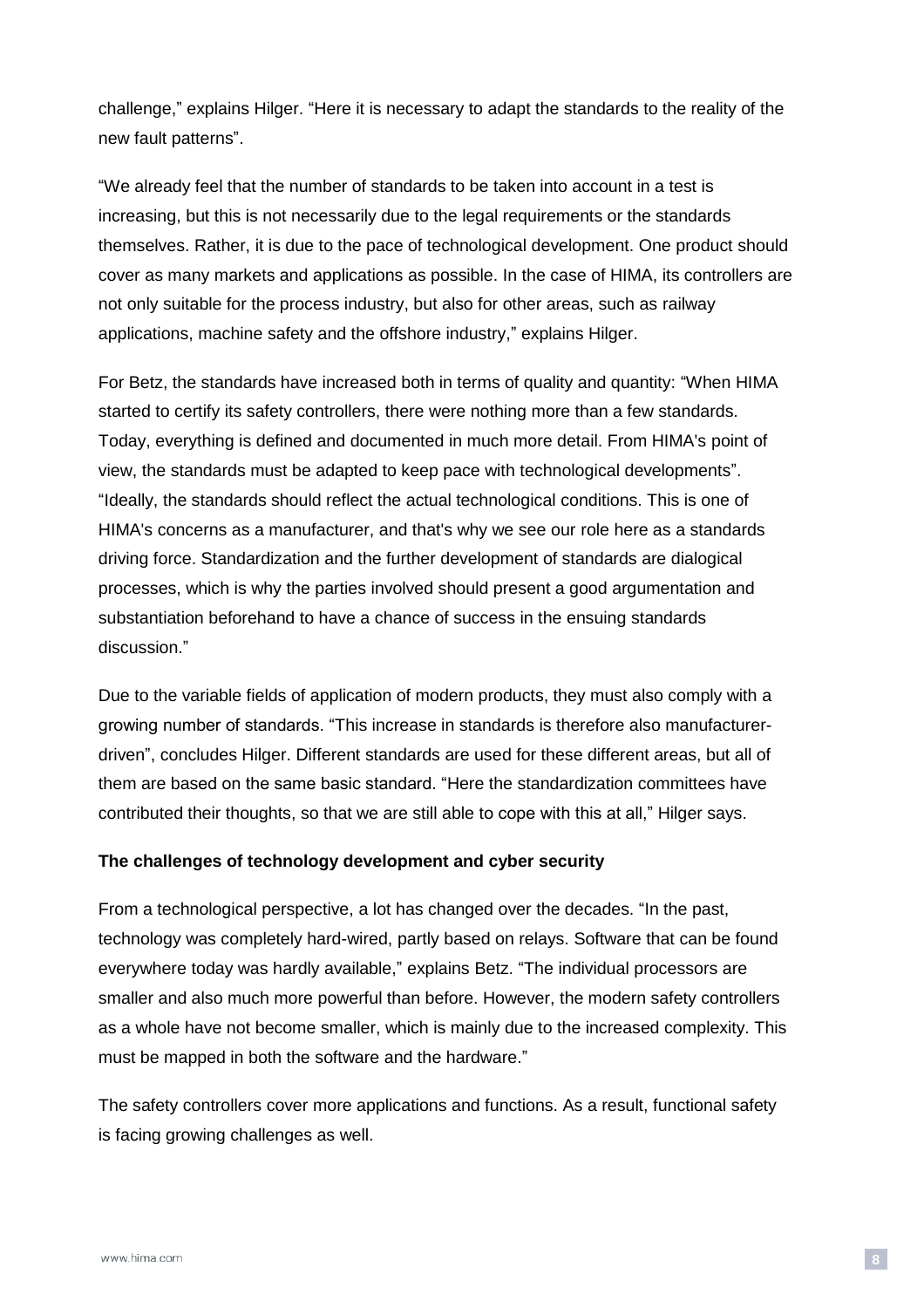Whereas the concepts of functional safety, i.e., fault avoidance, have hardly changed, the extremely rapid technological development is the major challenge of today. "Technology is clearly driving the standards," says Gall. His colleague Hilger cites again multicore processors as an example. The technology is already available and ready for the market, therefore companies want to use it. However, when standards such as IEC 61508 were last updated, multicore processors did not play a significant role in safety technology and were therefore not addressed by the standard.

"Manufacturers, who had been dealing with functional safety for many years, have their diagnostics and solutions very easily under control", says Klaes. "We can quantitatively determine how high the likelihood is that a safety function on demand will not operate as intended by the user". Although everything is "under control" within the solution, or calculate failure probabilities well, cyber security actually acts as a game changer. Cyber security only came into play through networking. In the past, it was only about pure failure avoidance (FMEA). Attacks from outside and the manipulation of a system were - if at all only possible if the attacker had direct physical access, e.g., to the control cabinets or hard wiring. "This direct attack via the hardware is no use today, as attackers can now choose the path via the network," says Gall.

For Gall, the increased communication and also the network capability of the systems are the most crucial reason to become very active, in terms of cyber security as well. "Under whatever circumstances, we shouldn't make things more complex than required. Just because we still have to keep track of everything ourselves. The same also applies to functional safety," remarks Gall. "Proper structures are important to get an overview and evaluate the overall system. However, if the structures are not designed properly, the complexity and difficulties of keeping an overview and meeting the required safety level increase unnecessarily. Also, we should not rely too much on internal diagnostics and testing".

The basic requirements for safe operation have not changed, says Gall. At the same time, the challenges posed by the increased complexity have grown significantly over time. The use of more software also results in higher fault potential – "Safety is clearly turning towards software," concludes Gall. Edition 2 of the IEC 61508 standard is the logical response to this. The systems design is ever more flexible and modular, and HIMA's Smart Safety Platform provides a good example of this development. Software is gaining in importance compared to hardware, which also means avoiding obsolescence: "Safety is shifting towards software and this is attributable to the higher dynamics," says Betz.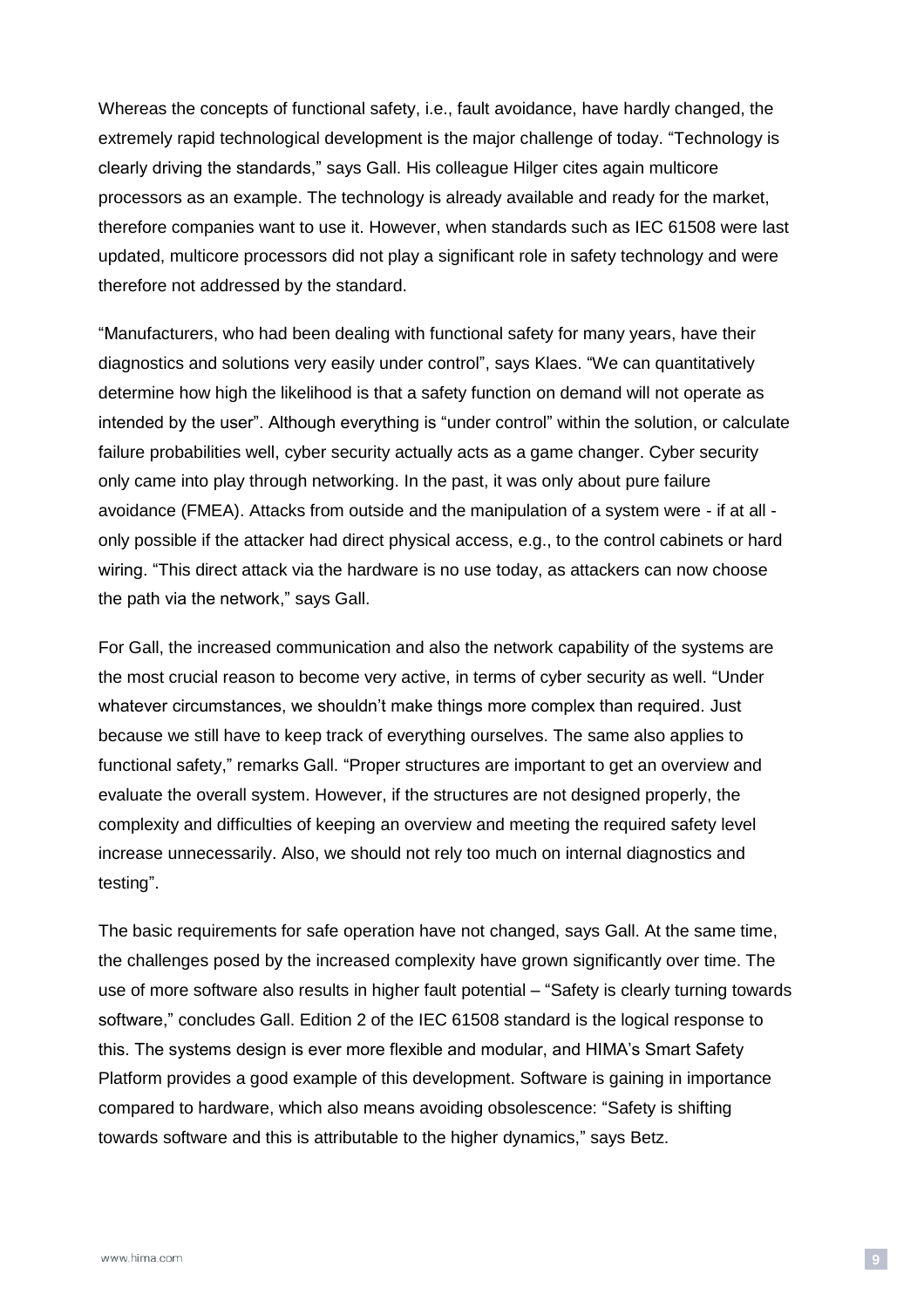For Gall as well, software plays a very important role in preventing failures. "In software, you must consider systematic rather than random faults. This means that you really need to work hard to avoid faults and reduce risks, and, consequently, to focus on a clear structure and architecture," concludes Gall.

For Betz, too, cyber security used to be a purely physical access control. Today, cyber security is a layered overall concept with a systematic threat analysis, in which factors such as social engineering also play an important role. "In cyber security, the systematic threat analysis represents what FMEA stands for in safety," says Betz. Risk assessment is fundamental here, but can be performed applying systematic approaches that lead to a sound overall concept. A good example is the use of the STRIDE approach (**s**poofing, **t**ampering, **r**epudiation, **i**nformation disclosure; privacy breach or data leak, **d**enial of service, **e**levation of privilege). "In this respect, the responsibility is in the hands of the users. They must think about what must happen for a certain attack scenario to occur. As a manufacturer, we can suggest the use of suitable solutions in the overall concept," recaps Betz. In some cases, reliable hard-wired solutions such the Planar systems offered by HIMA may be suitable options to counter the threat of cyber attacks. According to Betz, hard wiring remains crucial at neuralgic points and retains its importance, e.g., for use in critical infrastructures. "The hard-wired controllers employed here are not upgraded as regards networking; they have very clear tasks and, with this in mind, they are kept as simple as possible," says Betz.

External attacks on safety functions with the potential of compromising them creates new challenges for all parties involved - manufacturers and operators the like. Years ago, no one would have expected that someone would deliberately manipulate the safety functions. Similarly, networking has also increased dramatically to offer users more options, such as access from home. According to Klaes, the manufacturers would have been happy to meet these requests for their industrial customers, but this would also have created many points of attack for potential cyber attacks. From Klaes' standpoint, the biggest challenge at the moment is to think about functional safety in terms of cyber security: "Consequently, great efforts have been made recently to make safety solutions not only 'safe' but also 'secure' at the same time".

The lifecycles of functional safety systems are completely different from those of cyber security systems, where ongoing security updates are necessary to provide the best possible protection. The lifecycle of cyber security is very short compared to that of functional safety and is characterized by continuous modifications.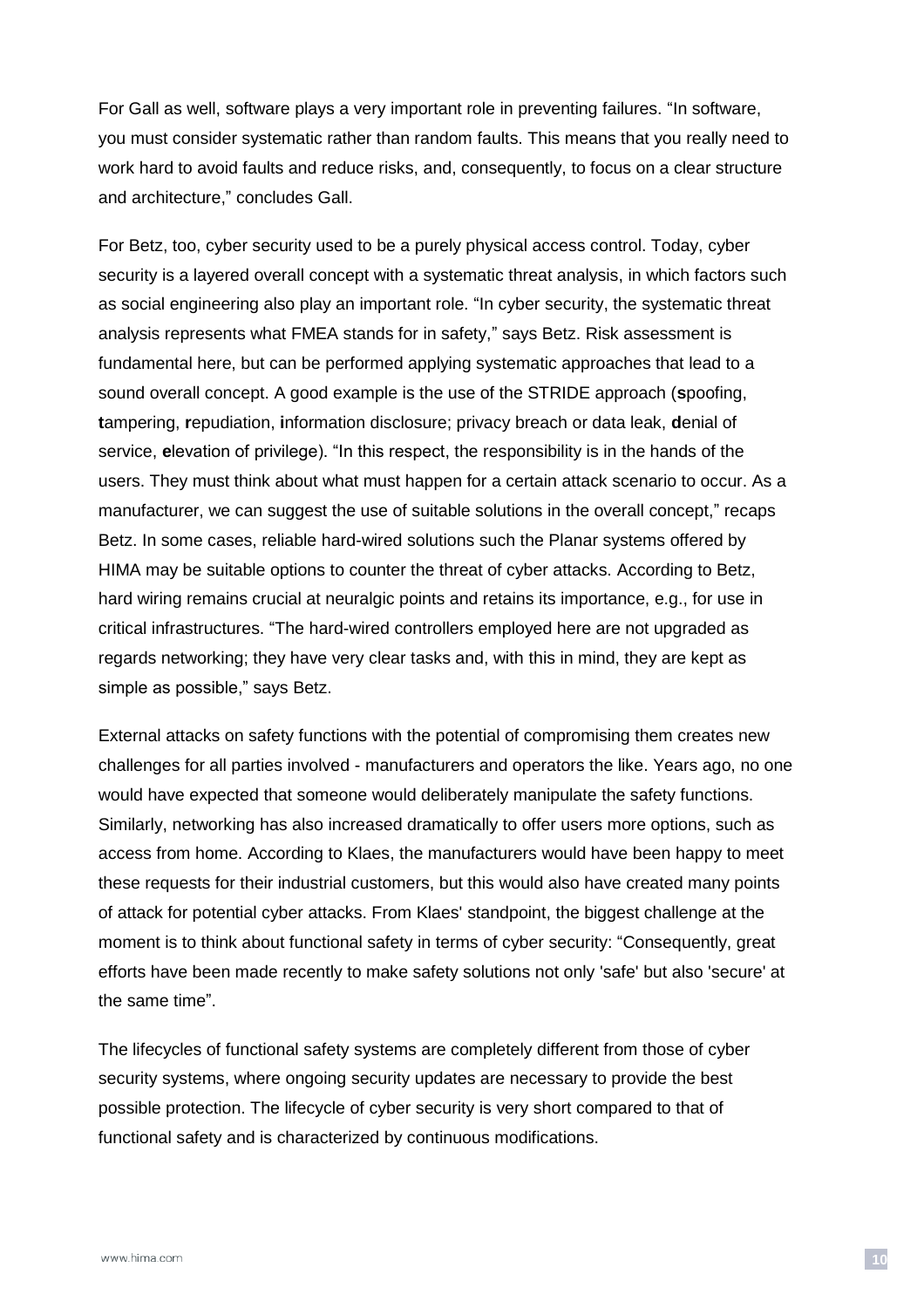It is therefore vital to include, right from the start, cyber security aspects in the development of functional safety systems. The segregation of layers should also be built in to ensure that a small change to Security cannot affect Safety. These challenges must be aligned within the industry.

During Hilger's time at TÜV Rheinland, no certified product was ever involved in an accident that fell within the scope of safety. The situation is completely different with cyber security. Latest since active cyber attacks like Stuxnet, potential hazards are taken very seriously by manufacturers of safety controls. As a consequence, cyber security has become an important area of activity for TÜV Rheinland as a certification body due to the rising threat level. "If you as a user detect a cyber security risk, you must observe the standard. Ultimately, the initiative is up to you," says Hilger. "If networking is in place and functional safety could be threatened by cyber attacks, then the situation must be considered according to IEC 61508," adds Gall. "The IEC 61508 standard includes a further reference to cyber security standards such as IEC 62443."

Networking is becoming more and more important today, as customers need it for communication and increased productivity. Good examples are the demands for decentralization, more remote maintenance or effective remote controls in industry. To accommodate these customer needs, HIMA is currently working on an API for its programming tool SILworX. SILworX API will enable customers to automate their processes remotely and platform-independently. Also the HIMA Smart Safety Platform meets the market's requirements. Tools such as HIMA's programming tool are gaining in value - both for the internal development environment and for the subsequent user operation. Tools must be qualified accordingly. Since they are based on software, particular attention must be placed on cyber security.

After strategic attacks such as those by Stuxnet, HIMA tests all existing products for vulnerability to cyber attacks and protects them accordingly. Threats are taken very seriously: "So far, we can prove that no HIMA safety controllers have ever been corrupted by attacks - and we are working hard to ensure that this remains the case. However, it is unserious to claim that there can ever be an absolutely safe control system," says Betz. "In the end, it always depends on the efforts attackers intend to invest. States dispose of completely different resources than 'script kiddies' or small groups of cyber criminals."

"Over the past five years, cyber security has clearly moved into focus - for a good reason," says Klaes. IEC 61508 already referred to IEC 62443 ten years ago. Threat and vulnerability analysis are examples of these references. Unquestionably, the strong networking has significantly increased the foreseeable risk of cyber attacks, and the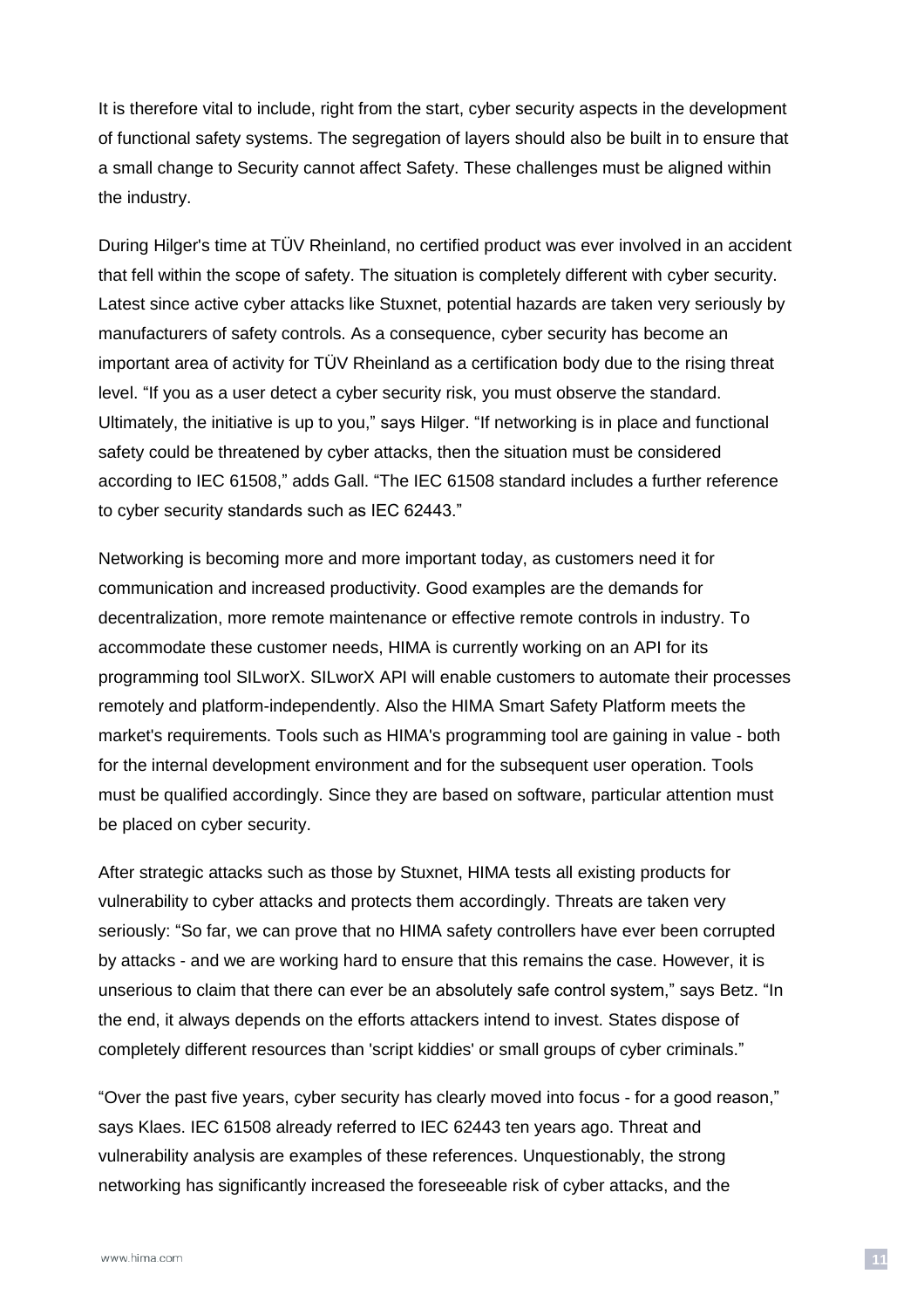IEC 62443 standard is also used far more than before in the functional safety context. IEC 62443-4-1 concerning management processes and lifecycle and IEC 62443-4-2 concerning technical requirements has been available since 2018 and 2019, respectively. For components such as control systems, Part 4 of IEC 62443 (published in 2019) is relevant. According to Klaes, this shows how seriously cyber security has been assessed by the relevant standards committees.

"There is a clear trend in the market that many companies and providers are addressing cyber security to make their solutions 'secure'. In view of the real threats, a completely new market is emerging here, to which manufacturers of security solutions are responding," Klaes notes. Betz shares this view and emphasizes: "IEC 62443-4-1 and IEC 62443-4-2 are of the utmost importance to us as a manufacturer in terms of cyber security when it comes to product maintenance and new product development. Especially Part 4-1 is important in this context: security must be considered from the very beginning."

#### **Further future challenges**

The Covid-19 crisis hardly impacts the work of TÜV Rheinland. This is because manufacturers can digitally provide all the documents that have to be reviewed for the audit and compared with the standards. In the past, the documents to be reviewed were sent by mail. Today, everything is available digitally and is previously generated with the aid of tools. Only activities where the meeting of people is absolutely necessary are affected by the current crisis.

Face-to-face calls to customers are easier, in particular, for product maintenance testing, than for the more extensive testing of brand new products. Many tests, especially those performed internally by manufacturers such as HIMA, are being increasingly automated. Scripts and automated test environments in test fields have been used for years. As a result, test reports are no longer handwritten as in the past, but are now generated entirely by one tool.

The test procedures are fixed and until a few years ago everything was checked by hand, remembers Betz. "These were tedious procedures involving many people." Almost half of the development time is spent on proofs, inspections, tests and verifications. A few years ago, HIMA started to automate as many of the test functionalities as possible in order to optimize them. Thanks to automation, what used to take half a year or more can now be done in a few weeks, sometimes even days, saving several man-years of time during development. Compared to the past, the time required for testing can be maintained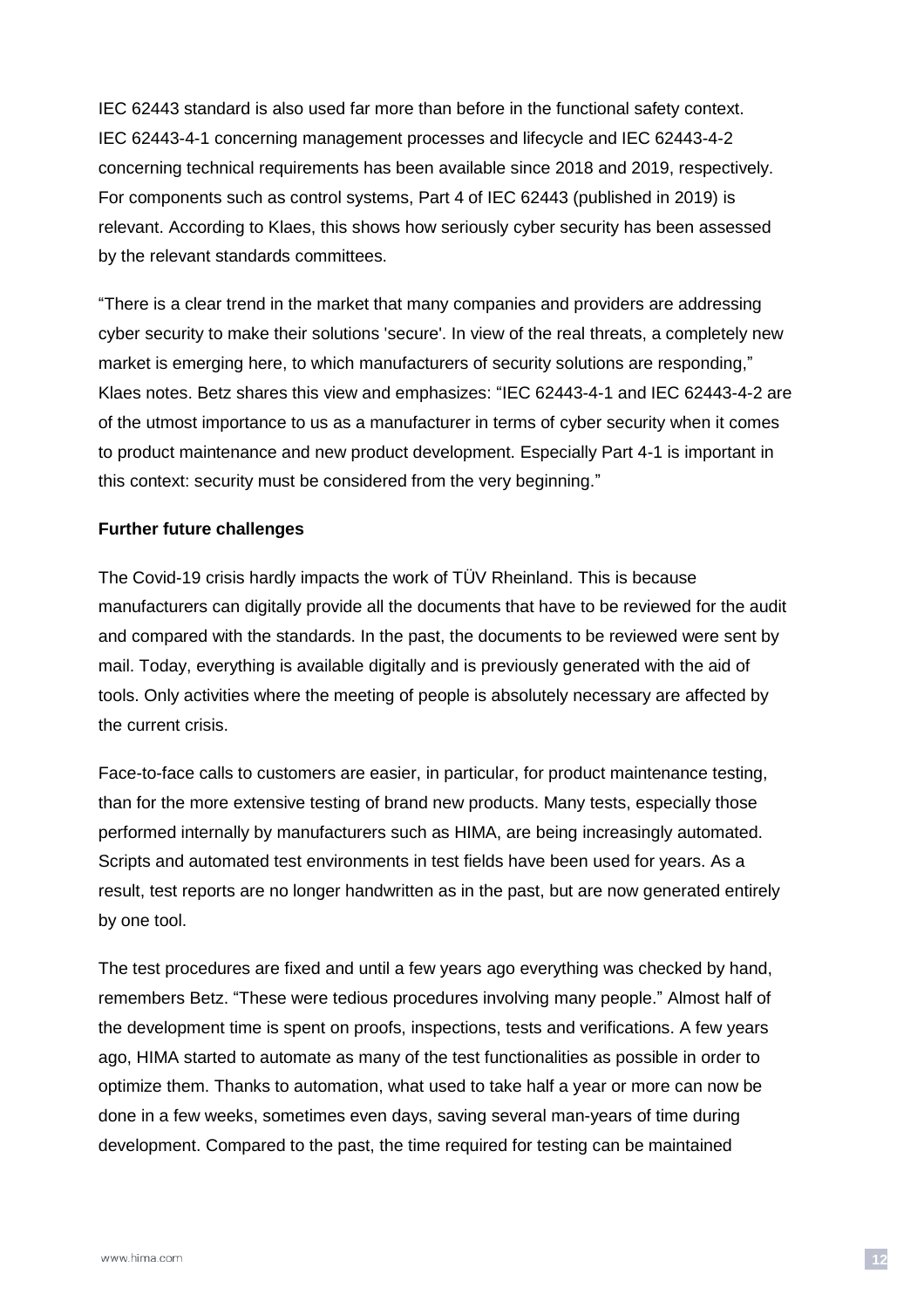constant, which Betz considers as a good success: "The additional complexity simply means that much more effort is required."

Digitization at HIMA is already progressing apace, which, in the current Covid-19 crisis, is very helpful for the test procedures. The existing infrastructure enables HIMA experts to run tests from home, i.e., remotely, such that they only need to be on site personally for a few tests. As for TÜV Rheinland, it has not yet been clarified whether the physical presence of a TÜV employee is mandatory for fault injection testing. Typically, TÜV experts should be physically on site for some tests, but not for others, i.e., they only need to be personally on site for some tests.

When it comes to proving the safety functions, i.e., to demonstrating a successful shutdown, there is the so-called "witness testing", where witnesses from the test institute were required to be present on site. "Recently we implemented something completely new along these lines: With the help of a very good camera and a secure video conferencing tool, we have been able to successfully implement witness testing remotely. The inspector was thus also able to join virtually, and that was sufficient in terms of recertification as part of product maintenance," says Betz. "We are confident that we can also use these remote tests for other certifications. The digitization boost provided by Covid-19 is clearly visible here and opens up new opportunities for us: using video transmissions, witness tests can simply be performed much more efficiently and directly than in the past.

"It certainly would be worthwhile to be able to perform even more tests digitally," remarks Hilger. As for fault injection tests, there is no decision yet whether the TÜV will continue to perform them remotely in the future. The progress in VR technology creates new opportunities as well. However, the law should first define the framework conditions: Is a test using VR technology even legally permitted? The crux of the matter: is an inspection even possible without physical presence, regardless of whether the law (or the accrediting body) would allow it? How can one ensure that the test results are determined properly? The law notwithstanding, it still comes down to the judgement of the assessor and his expertise.

#### **Conclusion**

Thanks to their outstanding cooperation in standardization committees, HIMA and TÜV Rheinland have acted as a driving force and contributed significantly to ensuring that functional safety in Germany is state-of-the-art. Milestones were the German pre-standard DIN V 19250, interim endpoint standards such as IEC 61508, IEC 61511 and IEC 62443. Today's standards have increased both in terms of quality and quantity, which also impacts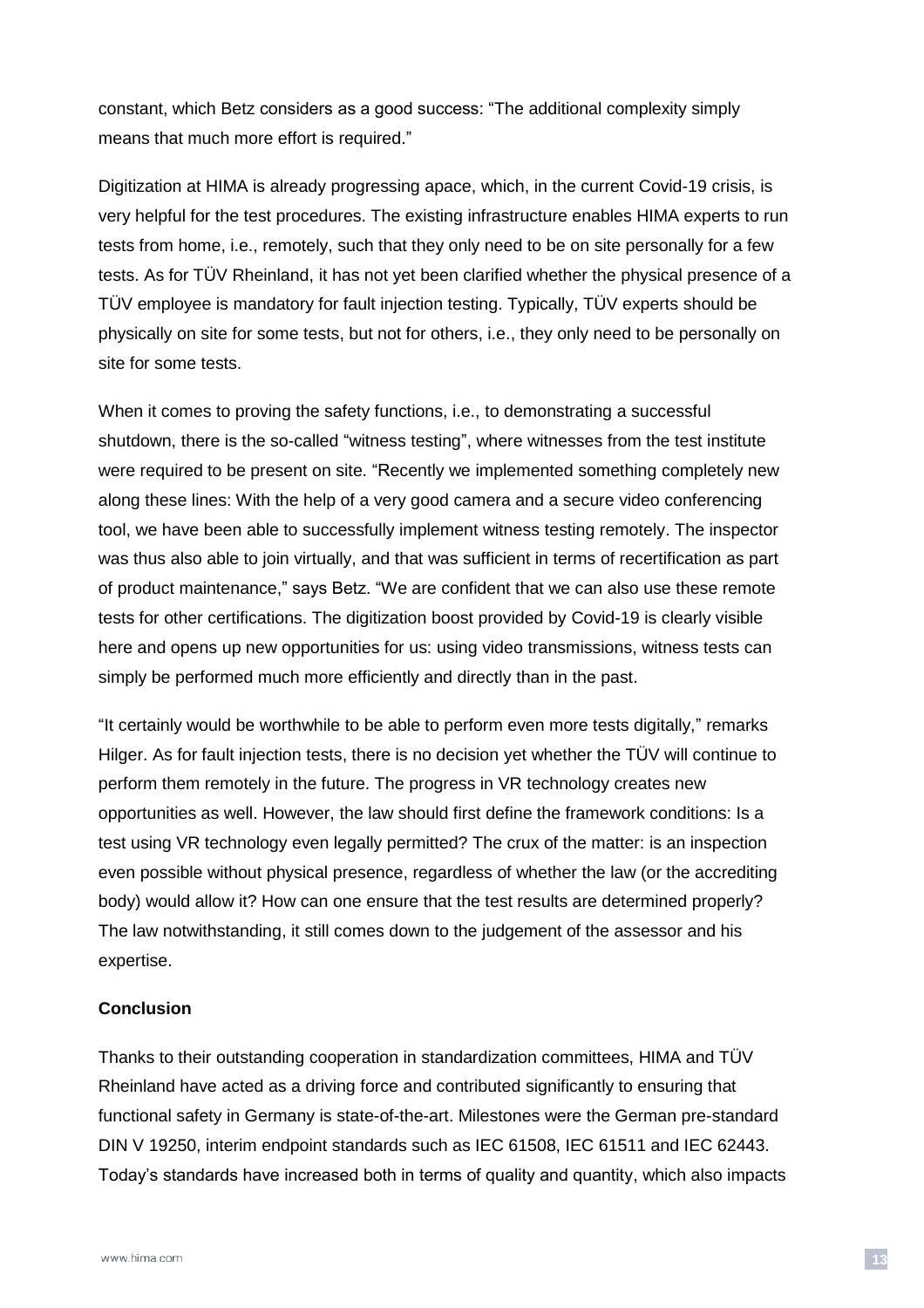the audits and certification procedures that TÜV Rheinland performs for companies like HIMA. The approach to testing has changed dramatically over the decades: Instead of a deterministic approach of single fault consideration for components, the focus is now on the analysis of highly complex systems in terms of failure probability and risk reduction. The primary challenges on this ongoing journey are posed by the continuous technological progress, which standards can hardly cope with, new threats through cyber attacks and the current Covid-19 situation. Remote testing and automation are in use and radically change the day-to-day work of all parties involved.

(approx. 5.695 words, 36.411 characters)

#### **About the authors**



#### **Jana Klaes**

Jana Klaes is electrical engineer at TÜV Rheinland Industrie Service GmbH (specialist area: Cyber Security). She has been working as an assessor at TÜV Rheinland for functional safety for two years. In cooperation with HIMA, she is responsible for cyber security and functional safety.

*Picture © TÜV Rheinland Industrie Service GmbH*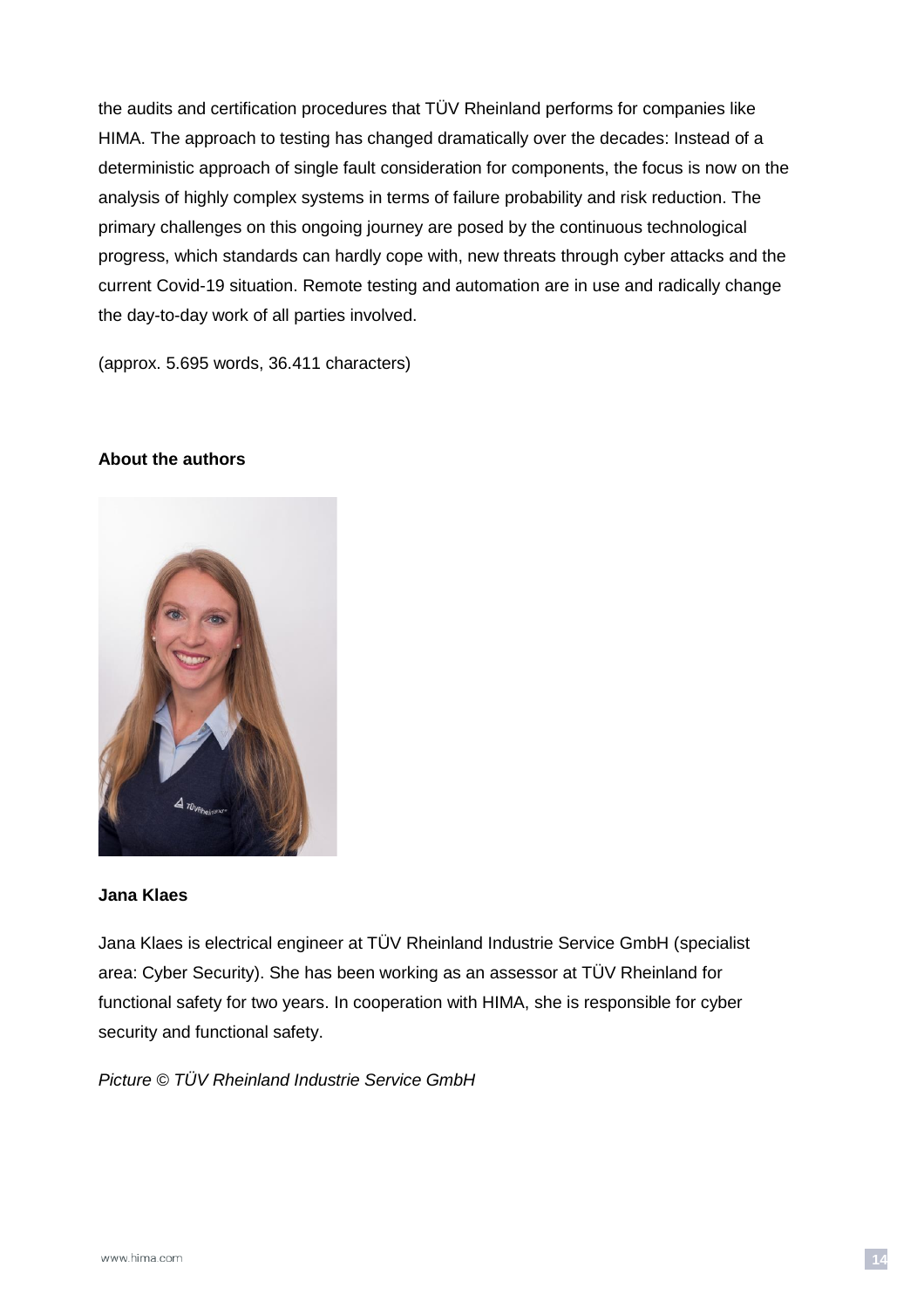

#### **Merlin Hilger**

Merlin Hilger is Expert for functional safety at TÜV Rheinland Industrie Service GmbH (specialist area: functional safety). He has been with TÜV Rheinland for four years and cooperates with HIMA in the areas of training, change management and testing of new products.

*Picture © TÜV Rheinland Industrie Service GmbH*



#### **Heinz Gall**

From the 1980s onward, Heinz Gall was employed by TÜV Rheinland as an expert for functional safety and cyber security. He retired in 2019.

*Picture © Private*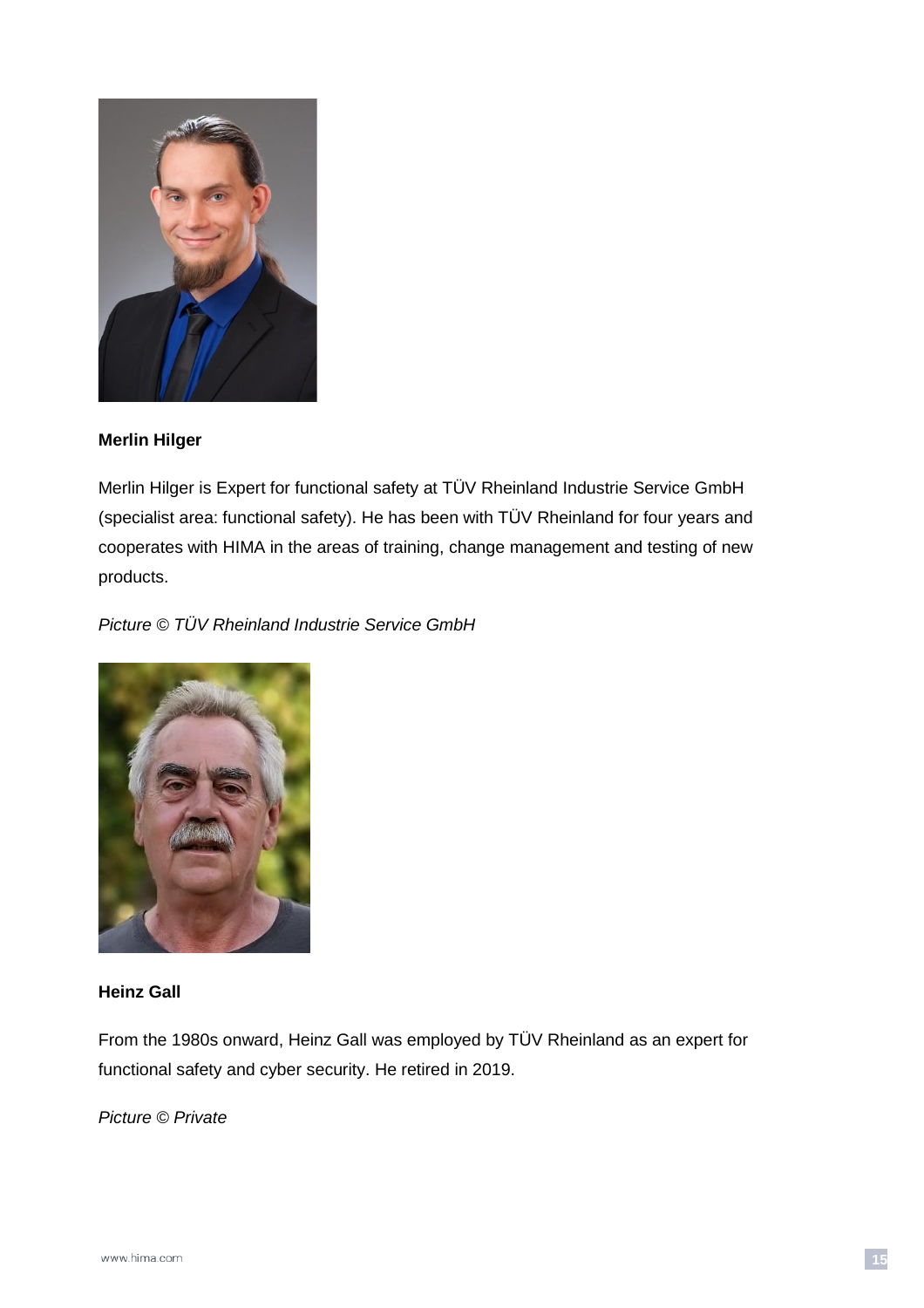

### **Boris Betz, HIMA Paul Hildebrandt GmbH**

Boris Betz has been working for HIMA since 2013 and is manager for software testing, systems and certifications.

*Picture © HIMA Group*